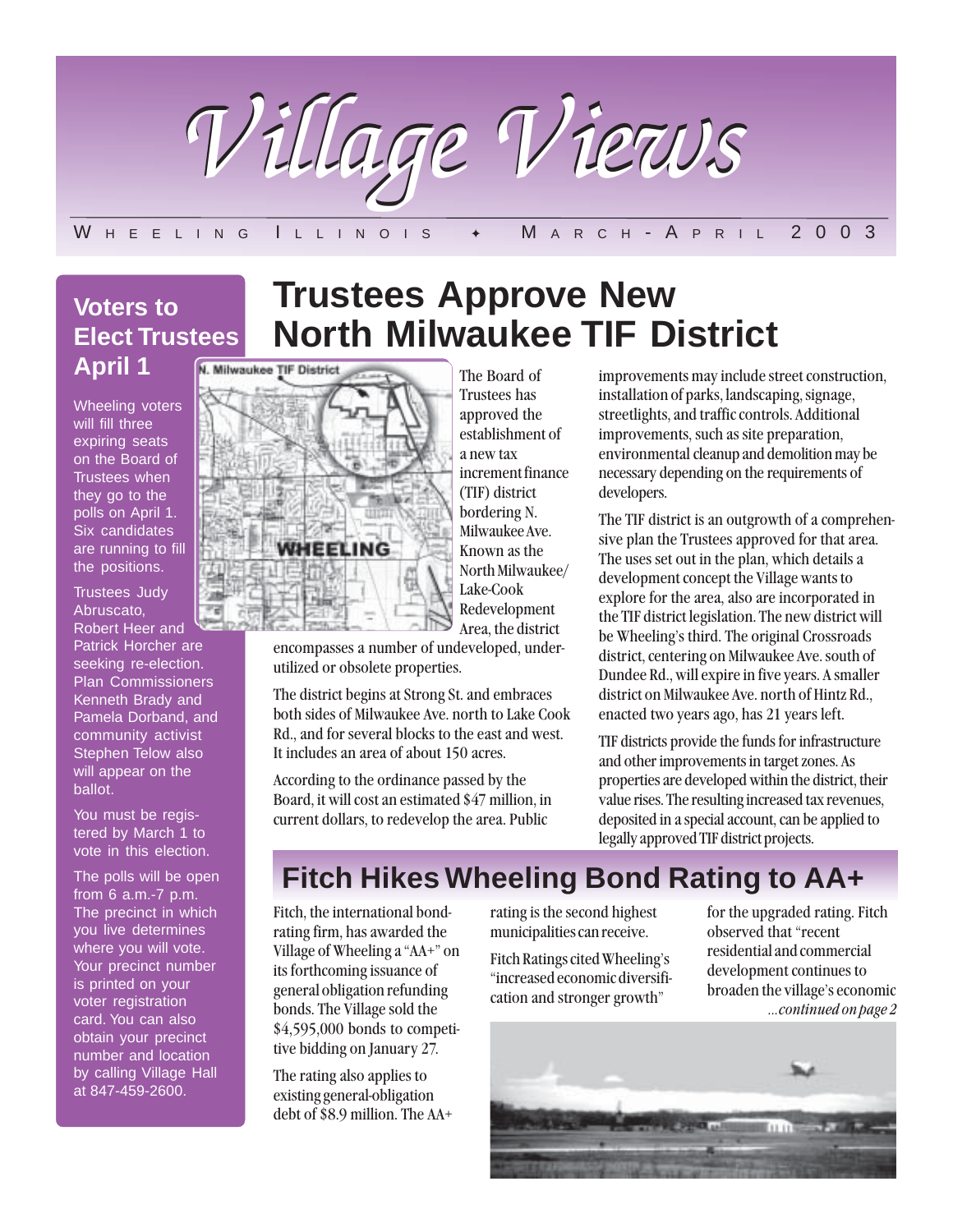## Village Views **MARCH/APRIL 2003 PAGE 2**

# **Petersburg Place to Rise on N. Milwaukee Ave.**

The Board of Trustees has approved plans to build a new shopping plaza on N. Milwaukee Ave. next to the Shadow Bend residential complex. To be called Petersburg Place, the center will contain almost 17,000 square feet

of office and retail space in two buildings.

The developer, Alexander Babitsky, plans to break ground for the project by spring. Babitsky hopes to complete

Village. The developer plans to attract higher-end retailers similar to the jewelry store already signed to a long-term lease. Negotiations are continuing for a Chicago bookstore to relocate to the property.





Two views of the new development which will house almost 17,000 square feet of office and retail space in two buildings.

construction by September.

Petersburg Place will feature a brick exterior with gabled roofs, similar to other, recently built stores in the

The plaza is expected to employ 35- 50 people when it is fully occupied.

Petersburg Place lies within the Crossroads tax increment finance (TIF) district. The Board has not determined whether TIF funds will be awarded to help finance the \$2 million in projected construction costs.

# **Fitch Hikes Bond Rating**

Continued from page 1

ment centers," easy access to transportation, an excellent sc<br>system and its "highly skilled and diverse workforce." Additi<br>Wheeling's unemployment rate is below that of Cook Coun<br>the rest of Illinois. The Village's per-ca base." Additionally, Fitch anticipates that the Village of Wheeling will finish its fiscal year, ending April 30, 2003, with a balanced budget. Fitch singled out Wheeling's "proximity to major employment centers," easy access to transportation, an excellent school system and its "highly skilled and diverse workforce." Additionally, Wheeling's unemployment rate is below that of Cook County and the rest of Illinois. The Village's per-capita income is 8 percent higher than the state's and 16 percent above the national average.

"This rating reflects Wheeling's overall economic strength," said Finance Director Michael Mondschain. "It's a recognition of our town's commercial and residential vitality."

The bonds will fund ongoing capital-improvement projects, such as street rebuilding and repair. The bonds will mature serially from December 15, 2003 until 2011. While they will bear annual interest, they may not be redeemed prematurely. Fitch indicated that the Village's income — from an expanded retail base and levies on telecommunications, hotels and motels, and utilities — assures a revenue flow to fund the bonds while keeping debt levels low.

## **Welcome New Businesses to Village**

Chen's Golden Garden Inc. DBA **Chen's Wok** — Nancy Nganchen, President, 1754 Hintz Rd., 847-279-8299, restaurant

**A Phoenix Art Wood Works** — Ilya Uster, President, 500 Harvester Ln., 847-372-0726, furniture repair and restoration

**Compath Inc.**— Mark Peterson, 668 S. Wheeling Rd., cable installation contractor

**Stecyn Enterprises Inc.**— Donald Geren, President, 401 S. Milwaukee Ave. #295, 847-577-8711, sales of commemorative plates

**Traci's Treasures** — Traci Grassmuck, 300 McHenry Rd., resale

#### **New Owner**

Platinum Tool & Design Inc. DBA **Fiedler Tool & Mold Inc. —** Vincent Masterson, President, 1706 S. Wolf Rd., mfr. steel molds for plastic injection parts

Rabia Corp. DBA **White Hen Pantry** — Samia A. Memon, President, 294 McHenry Rd., convenience food store

**Wireless Retail** — J. Dan McMahan, President, 1055 McHenry Rd. (in Sam's Club), 480-346-4499, retailer of cellular phones

#### **New Location**

**Numeridex Incorp** — Al Hoyos, President, 632 Wheeling Rd., 847-541-8840, warehousing & distribution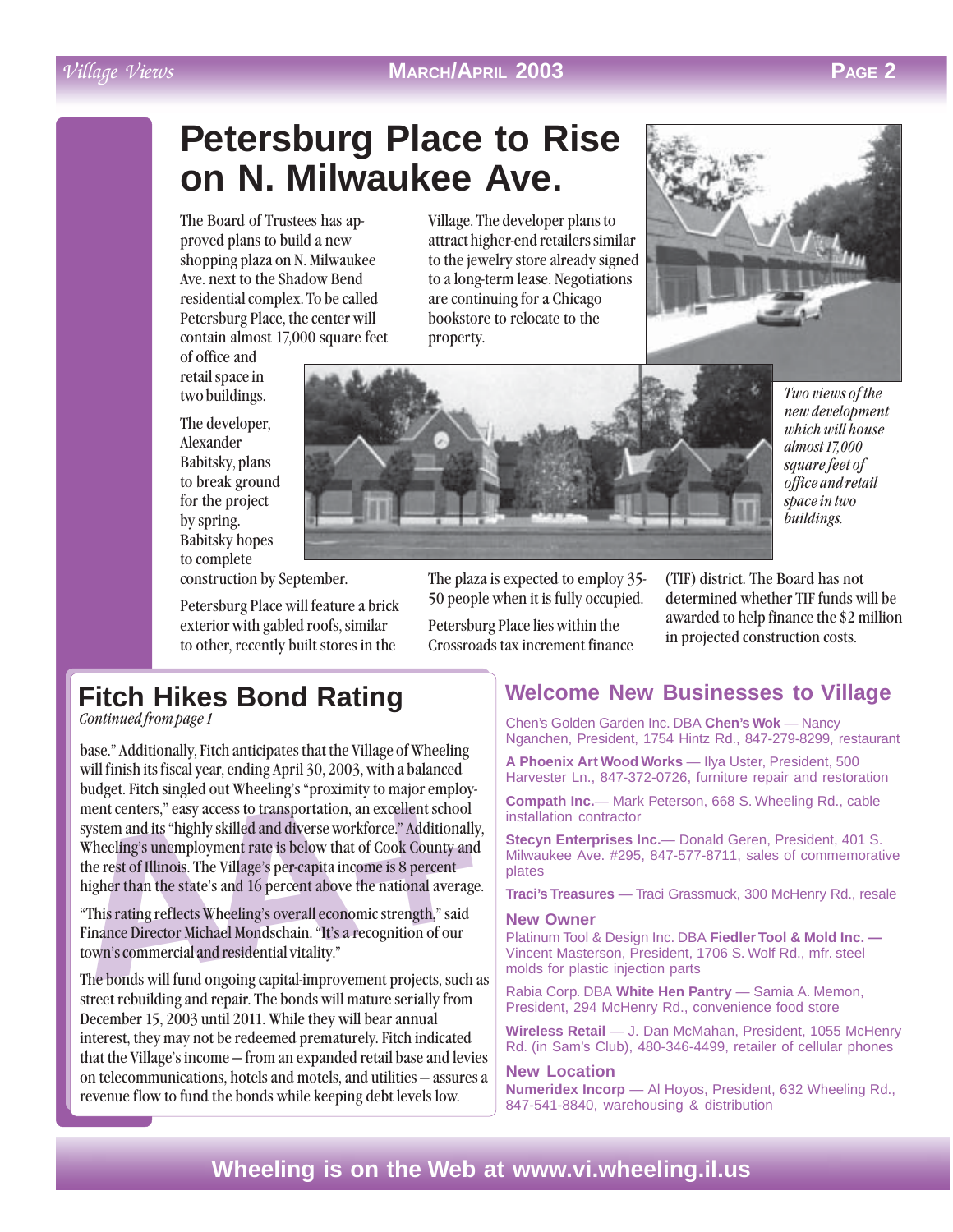# **Wheeling PD Issues Warning: Beware of Scam Artists**

Wheeling Police Department has issued a consumer alert against scam artists who have victimized several Village residents. One episode involved deceptive utility repairs, while the other was a variation on a widespread sweepstakes fraud.

In the first scheme, a man masquerading as a utility-company employee approached a resident claiming that, because of problems in the area, he needed to check something in the house, according to Officer Dorann Swanson, of the Wheeling Crime Prevention Unit.

### **Worked in Pairs**

"The man carried an identification badge and a radio. While the homeowner was distracted, a second man entered the home and

"While the homeowner was distracted, a second man entered the home and stole several items of value."

> stole several items of value. The first man then abruptly left in a white van or sport-utility vehicle," Swanson said.

Another resident fell victim to a telemarketer, who told her she had won the Canadian Lottery. To receive her winnings, however, she had to mail a check to pay the taxes. "The victim eagerly agreed," Swanson said, "and mailed a money order for several thousand dollars

to the address given. After several months and another phone call requesting more money, the victim realized she had been scammed."

These scams come in different varieties, and the police department has issued guidelines to help residents avoid

#### being victimized. **Home repair fraud**

If someone comes to the door claiming that they are there to "check" on cable connections, phone lines, power lines, water or electric meters, request identification. Keep

the "repair person" outside, with the door locked, and call the utility company to verify the person's legitimacy. Do not let them in until you can confirm that their presence is authorized.

Beware of anyone offering to pave the driveway, repair the roof or paint the house with supplies "left over from another job in the neighborhood."

Use contractors that have established places of business or those recommended by a friend or family member. Never pay cash or pay in advance. Always pay by check or money order.

Females may try to enter your home by appearing with a sick child, requesting to use your phone, asking for a glass of water or using another ploy. If they get in, they may be there to distract you while a confederate looks for valuables.

# **Deputy Police Chief Hermes Honored for 35 Years Service**

Village President Greg Klatecki (right) presents a special award to Deputy Police Chief Michael Hermes in recognition of Hermes' 35 years of service to the Village of Wheeling at the recent Employee Recogni-



tion Dinner. Eight other employees also were recognized for service of 25 years or longer.

#### **Sweepstakes scams**

Insist on receiving written information about a solicitor's organization, but

don't be fooled by impressive-looking brochures. Check them out with the Better Business Bureau or the Illinois Attorney General's Consumer Affairs Office.

Never supply your credit card number, bank account number, Social Security number or any personal information over the phone unless you initiate the call.

If a caller won't answer your questions, hang up!

The Wheeling Police Department is warning residents to beware of anyone offering to do home repair jobs or claiming to be with a utility company. All utility employees will carry proper identification and will not object if you want to verify them with the company. Immediately report any suspicious behavior to the police.

For more information, contact the Crime Prevention Unit at 847-459-2693.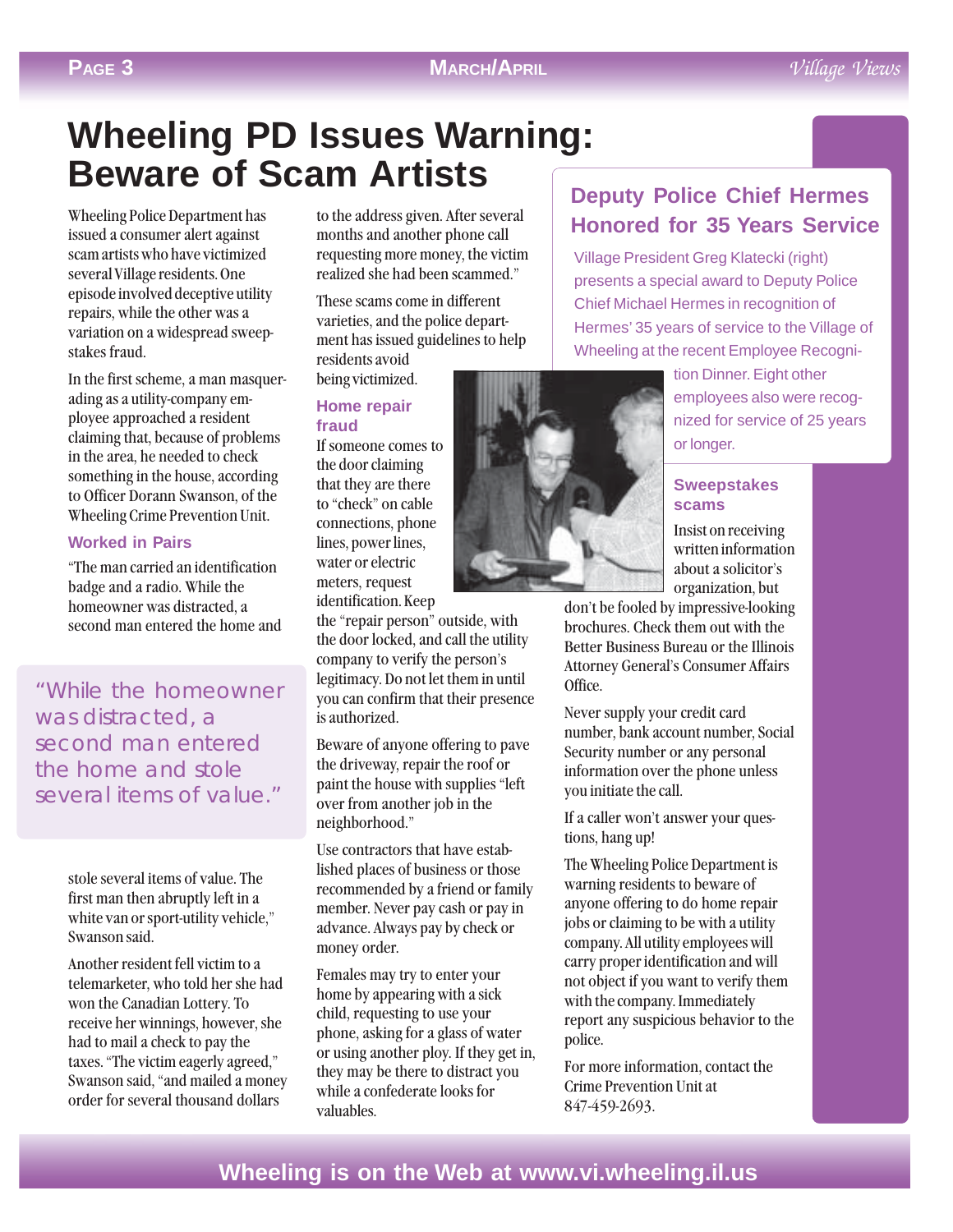# **Spring Brings New Fire Safety Concerns**

Spring is on the way. So are new fire safety issues. The Wheeling Fire Department provides these guidelines to keep homes safe:

• Check smoke detectors monthly and vacuum the opening around the face of the detector. Replace the batteries when you set your clocks forward for daylight savings time. Replace smoke detectors more than 10 years old. They cost about \$10 now, making it a good time to add additional units to your home. Install a smoke detector on each level, as well as in each bedroom.

● Check carbon monoxide detectors monthly and vacuum the openings around the face of the detector. Due to advances in technology, if your carbon monoxide detectors are more than 5 years old, you should replace them. Your home should have a carbon monoxide detector on each level.

● Have fireplaces and wood

# **Clare Sloan Named Assistant Village Planner**

Clare Sloan has joined the Wheeling Community Development Department as Assistant Village Planner. A recent graduate of the University of Illinois at Champaign, Sloan, 22, holds a degree in regional and urban planning.

A native of Elmhurst (IL), Sloan participated in planning a residential neighborhood in Champaign. She also surveyed and analyzed attitudes of residents in a mixed-income housing project in England while studying at the University of Sheffield.

Sloan held an internship with the Commodity Futures Trading Commission in Chicago, where she analyzed trading patterns and conducted floor surveillance for trade irregularities.

Sloan will work with Village Planner Jeff Harris on issues of land use, long-term development goals, and implementing the comprehensive plan currently under development.

burning stoves professionally cleaned. Over time, highly combustible by-products collect in the chimney and can result in a serious, uncontrolled fire.

● Review operating instructions for fire extinguishers. Keep them easily accessible and fully charged. Replace fire extinguishers over 10 years old. Before discarding old fire extinguishers, take them outside and discharge them in a large open area away from people and pets. This makes the unit safe for disposal and gives you practice using a fire extinguisher.

● Review home fire escape plans with all members of your home. Once the weather turns warmer, conduct a home fire drill. Remind everyone that rapid help is at hand in the Village of Wheeling by calling 9-1-1 — either on a standard or cellular telephone.

● Make sure the address on your home is clearly visible. Replace small or worn address numbers. Do not use spelled out numbers since

they can be very difficult to see at night and can result in a delay of emergency services, if needed. Remove or cut back landscaping

that may have shifted to cover your address numbers during the winter.

Do not leave burning



candles unattended.

● Keep smoking materials, including lighters and matches, safely out of children's reach. Do not leave burning candles unattended.

• Recycle snow blower and generator fuel back into the family vehicle. Do not pour old gasoline on the ground or down the village sewers. This is very dangerous and can be deadly for both you and your neighbors.

# **Village Takes Over Kmart Lease**

The Board of Trustees wants to guard the keys to the former Kmart building on Dundee Rd. Toward that end, the Board voted to assume the lease on the building. The arrangement ensures the property will be developed to meet Village code, the forthcoming comprehensive plan and the trustees' vision of the changing face of Wheeling.

The 107,000 square foot building has been unoccupied since Kmart Corp. announced a nationwide restructuring and closed many stores two years ago. To date, various organizations have expressed interest in the property, including car dealers, grocery stores, and museum and community interests.

Trustees found it in "the public health, safety and welfare" to acquire the lease. They had expressed concern that the building could be leased to a tenant not suitable for Wheeling's continuing modernization. The resolution adopting the arrangement said the move will allow "the Village to take an active role in fostering economic development; promoting the economic revitalization of the area in which the Kmart Building is located through redevelopment; and... preventing blight."

# Village Views **MARCH/APRIL 2003 PAGE 4**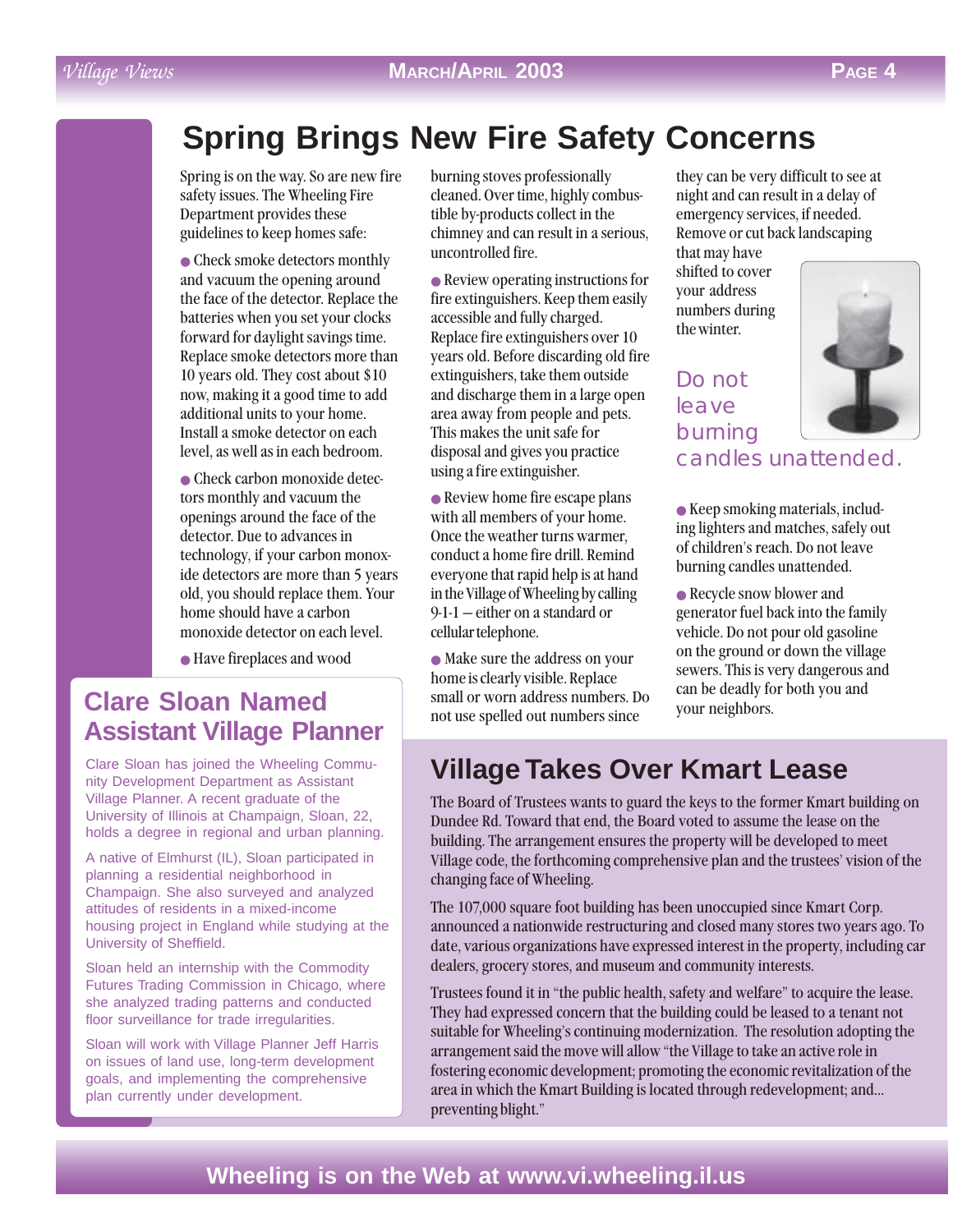# **Palwaukee Airport: Neighbor & Economic Engine**

Palwaukee Municipal Airport is a significant engine in the economic life of the Northwest Suburbs. Its activities generate an estimated \$165 million in economic activity. Manager Dennis Rouleau points to the airport's ongoing upgrading and modernization as an important source of construction dollars for local contractors who have worked on the projects. Recently, Rouleau sat down with Village Views to talk about Illinois' fourth-largest airport, its present and its future.

## **QWhat is Palwaukee's greatest challenge?**

**A** Our number one concern is our continuing drive to be good neighbors and good citizens. Residential development has moved closer to the airport. As it has, our flight operations have developed. We now have 360 aircraft based here. That includes a mix of light private planes and 54 corporate jets.

A year ago we formed the Palwaukee Airport Community Engagement Council (PACE) to give area residents a chance to make their views known. This group provides input about a number of areas, including our future directions. Anyone who wants to be involved can call Rob Mark at 847-527-2580 ext. 160.

### **Q What do you see as the greatest improvement in the aviation industry?**

**A** A number of things have happened. Technology has advanced and our facilities are more sophisticated than they once were. The development of "hush kits" for older jet engines and more efficient engine design have combined to make the current generation of corporate planes quieter than ever.

**Q Besides technology**, what **else is the airport doing to keep the neighborhood quiet?**



**A** We have done two FAA Part 150 studies to examine all the factors and possible remedies pertaining to noise. We already have implemented some of the recommendations. For example, we instruct all pilots to aim into the airport — not outward — when they do engine "runups." There isn't much of that at Palwaukee anyway, but we remind them to "fly quiet" with signs on the runways. We also ask that all pilots follow established noise-abatement procedures.

### **Q Some people have suggested a curfew that would restrict airport operations. Is that under consideration?**

**A** We're looking at that. The second Part 150 study made that recommendation, but additional study may be required. One of our charter companies has a voluntary curfew, and the PACE Council recommended that we implement a voluntary evening curfew airportwide. We hope to start working with our base tenants by spring.

# NEW MANAGER HONORED FOR 'COMMITMENT TO RUNWAY SAFETY'

Paulwaukee Airport's Dennis Rouleau, who has been with the

airport since 1989, assumed the manager's position in November after serving as acting manager and assistant manager. He promptly

received two awards. One, from the Federal Aviation Administration, cited his "commitment to runway safety." The American Public Works Association cited the airport's reconstruction of the main runway as the public works project of the year in its category. (The airport also won the Outstanding Budget Award from the Government Finance Association.)

#### **QYou've already modernized the airport with the recent overhaul of the main runway. What's next?**

**A** We are currently seeking funding to revamp and widen runway 30, which is our secondlongest runway and used by smaller aircraft. The improvements may make it usable for smaller jets. It's a really positive move because those airplanes will take off and land over a forest preserve and the industrial park in south Wheeling, avoiding nearby residential areas.

We also want to upgrade our small aircraft hangar capabilities. At the present time, we can only accommodate 39 of our tenants in the existing T-hangars (so-called because they look like a "t" from the air). They are obsolete.

Editor's note: Palwaukee Airport is jointly owned by the Village of Wheeling and the City of Prospect Heights. It operates on an annual budget (derived solely from airport revenue) of \$7 million, about twothirds of which is earmarked for capital improvements. For more information, go to the Palwaukee website: www.palwaukee.org.

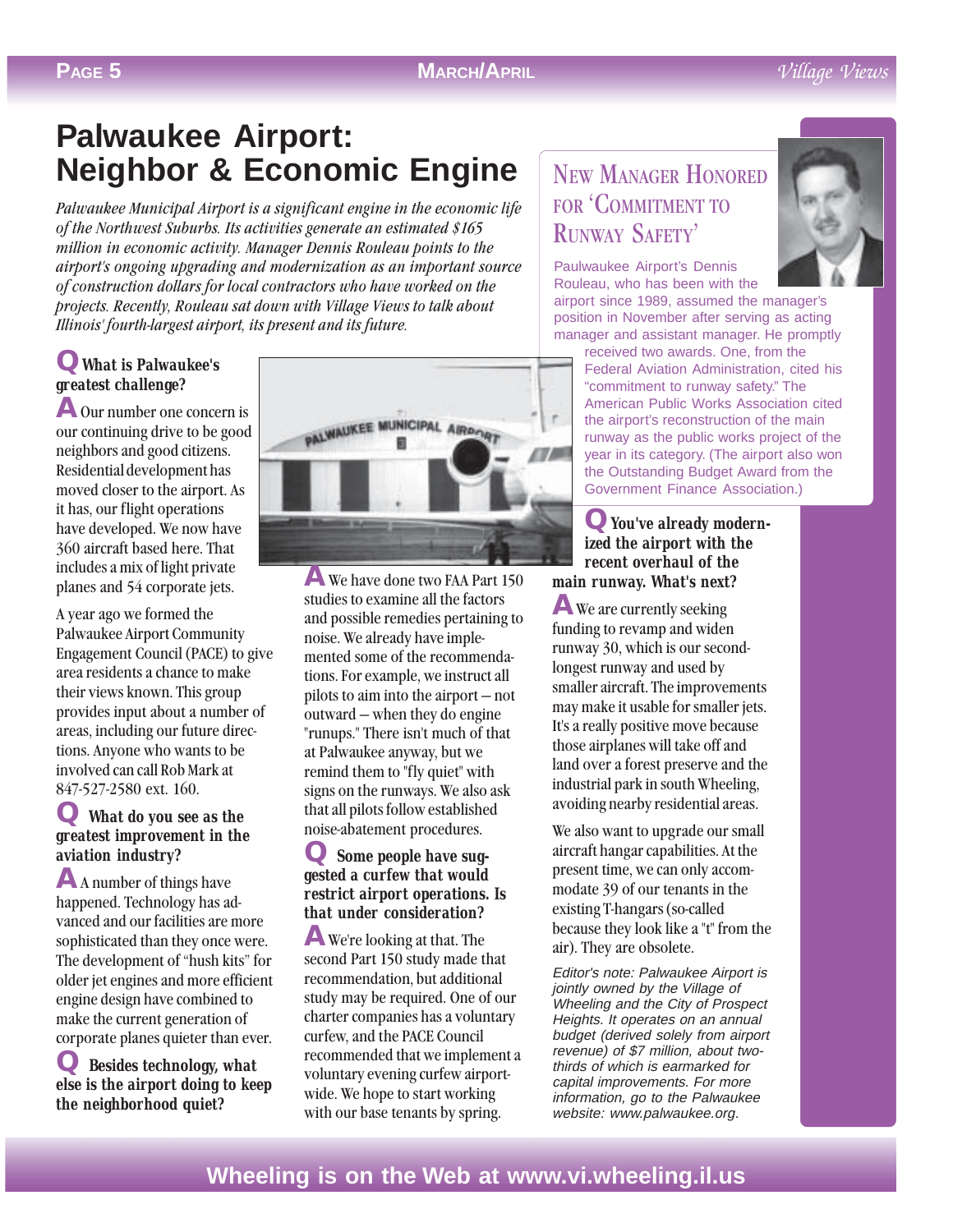## Village Views **MARCH/APRIL 2003 PAGE 6**

# Senior Roundup

#### **Computer class registration**

Senior Net's spring classes begin in April. Three eightweek classes are scheduled, including "Introduction to Computers," ""Word Processing (MS Word)," and "Going Online." A four-week course, "Computer

Fundamentals," also will be offered. Registration will be held at the Senior Center, 199 First St., on April 12, 8:30- 11:30 a.m. Classes begin April 21. Participants are required to join Senior Net. There is a \$40 annual fee. Classes are open to anyone over 50 who lives or works in the Village.

## Briefs & Announcements

#### **PACE Meets Monthly**

The Palwaukee Airport Community Engagement Council (PACE) meets the first Thursday of the month to help guide the airport's future. The airport is seeking volunteer participants for the group. The time commitment is two hours a month. For information, contact Robert Mark, PACE coordinator, at 847-537-2580, ext. 160.

#### **Join the Spaghetti Feed**

The Wheeling Special Events Commission will hold its annual spaghetti dinner from 1-6 p.m. on April 6 at Amvets on Old McHenry Rd. Dinner includes spaghetti, salad, Italian bread and dessert. Cost is \$7. Children under five eat free. Proceeds benefit the 4th of July fireworks fund.

#### **Blood Donors Needed**

The Wheeling Health Department and LifeSource will conduct a blood drive on March 12 at the Main Fire Station, 255 W. Dundee Rd. Donors are urged to make appointments to ensure proper staffing and minimize waiting. However, walk-in donors are always welcome. To make an appointment, call Health Officer Mike Boyle at 847-459-2621, or email him at mboyle@vi.wheeling.il.us.



The Senior Center has launched an updated service for seniors who want to identify support programs that may apply to them. Called Benefits Check-Up (BCU), the computerized system uses name, address, age and income

information to match the applicant with all pertinent federal, state, county, township and municipal programs. Some of the programs available provide: housekeeping and meal preparation support from the Federal Government; tax rebates, prescription discounts and 50 percent discounts on license plates from the State; property tax freeze, senior homestead exemption and Meals-on-Wheels provided by Cook County; and a 25 percent discount on trash pickup, available

from the Village. Other programs may be available, depending on circumstances. To make a BCU appointment, call Social Worker Jan Christiansen at 847-459-2670.

#### **Time to Wear the Green**

Food, entertainment and lots of green will mark the "Wearin' o' the Green" at the Senior Center's annual St. Patrick's Day celebration on March 16. They'll break out the corned beef and cabbage at noon, followed by the Irish Heritage Anam Amor Dancers. The cost is \$9 for Pavilion members and \$14 for nonmembers. Tickets are on sale at the Senior Center.

### **Golden Participants Sought**

The Senior Center wants to identify Village couples who have been married 50 years and residents age 90 or older and invite them to lunch. Couples must have been married in 1953. The annual Golden Ring Celebration recognizing these residents will be June 26. Call 847-459-2670 to identify eligible residents.

# **Public Works Modernizes Construction Planning Tools**

Remember the surveyors who used to peer through tripod-mounted "telescopes" and wave their arms at pole-wielding assistants down the road or up the hill? Well, there'll be no more of that in the Wheeling Public Works Department. The old surveyors' telescopes have gone to their Greater Reward.

As part of a larger effort to modernize and update, the Department has added a two-part "total station" to its surveying toolbox. The first device, a digital electronic distance measure-

ment transit, maps the location and elevation of trees, curbs, driveways, sewers, manholes, utility and street light poles, sidewalks and other geographic features, then passes the information to a data collector. This handheld "electronic field book" stores the information for later uploading to a computer. Once computerized, the data integrate with specialized software to help the Department design road-paving, water main, and sewer projects.

"Now that we have three engineers with CAD [computer aided drafting] capabilities," said Public Works Director Guy Kolberg, "we can proceed with streamlining our techniques to plan infrastructure projects. This new system will eliminate a lot of tedious manual drafting work."

It will also save money. The Topcon Total Station and Ranger data collector, purchased for less than \$10,000, will eliminate outsourcing to engineering or surveying consultants whose work can cost up to \$250,000 on a million-dollar job.

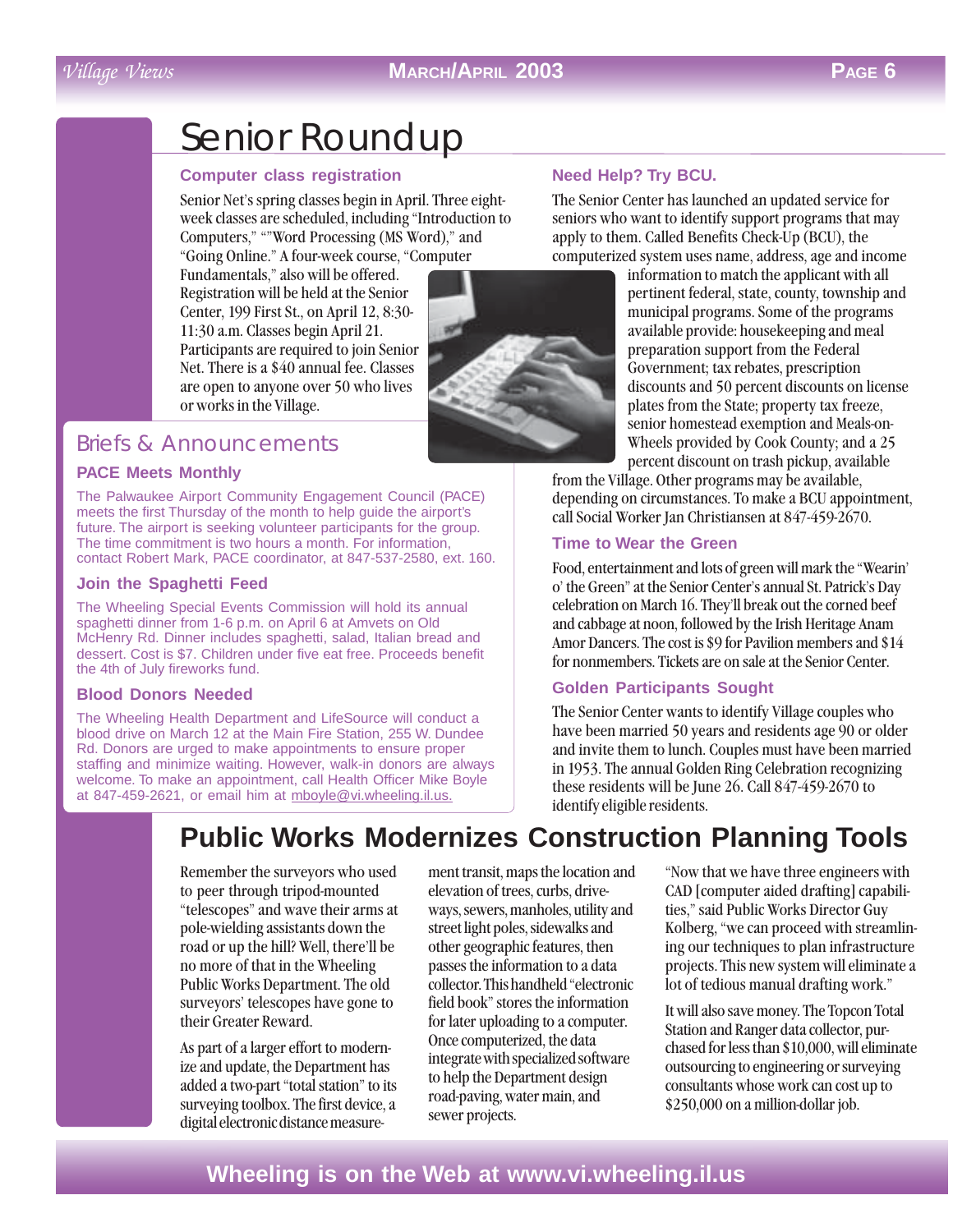## **MARCH/APRIL** Village Views

# **Use Hotlines to Report Property Code Violations, Airplane Noise**

Have you seen a property in Wheeling that needs sprucing up? The Village has

**Report Code Violations: 847-459-CODE Report Airplane Noise: 847-537-2580 ext. 159**

a telephone hotline for residents who want to contact staff about uncorrected safety and appearance problems.

Call 847-459-CODE to leave a voicemail message, which will be reviewed and referred to the appropriate department. Callers do not need to leave their names. (Note: this line should not be used for emergencies or conditions that are not emergencies but require an immediate response.)

### **Airplane Noise**

Report noisy aircraft to the Palwaukee Municipal Airport Noise Hotline 24 hours a day at 847-537-2580, ext. 159. Your call will be returned within an hour.

# **Schedule of Regular Meetings**

**Village Board** — Every Monday, 7:30 p.m.

**Plan Commission** — 2nd and 4th Thursdays of the month, 7 p.m.

**Board of Health** - 4th Tuesday, every other month, 7 p.m.

**Human Rights Commission** — 3rd Tuesday of the month, 7:15 p.m., south half of Village Hall lunchroom.

#### 1234567890123456789012345678901212345678901234567890123456789012123456789012345678901234567890121234567890123456 1234567890123456789012345678901212345678901234567890123456789012123456789012345678901234567890121234567890123456 1234567890123456789012345678901212345678901234567890123456789012123456789012345678901234567890121234567890123456 **SPEAK OUT** 1234567890123456789012345678901212345678901234567890123456789012123456789012345678901234567890121234567890123456 1234567890123456789012345678901212345678901234567890123456789012123456789012345678901234567890121234567890123456 1234567890123456789012345678901212345678901234567890123456789012123456789012345678901234567890121234567890123456 1 6 **SPEAK OUT**

1234567890123456789012345678901212345678901234567890123456789012123456789012345678901234567890121234567890123456 1234567890123456789012345678901212345678901234567890123456789012123456789012345678901234567890121234567890123456

Communicate with Wheeling elected officials and administrators. Your advice, suggestions, questions and opinions are appreciated and will receive response. Please complete this form, detach and return to: Village Manager, Village of Wheeling, 255 W. Dundee Road, Wheeling, IL 60090. 1234567890123456789012345678901212345678901234567890123456789012123456789012345678901234567890121234567890123456

1234567890123456789012345678901212345678901234567890123456789012123456789012345678901234567890121234567890123456 1234567890123456789012345678901212345678901234567890123456789012123456789012345678901234567890121234567890123456 1234567890123456789012345678901212345678901234567890123456789012123456789012345678901234567890121234567890123456

1234567890123456789012345678901212345678901234567890123456789012123456789012345678901234567890121234567890123456 1234567890123456789012345678901212345678901234567890123456789012123456789012345678901234567890121234567890123456 1234567890123456789012345678901212345678901234567890123456789012123456789012345678901234567890121234567890123456 1234567890123456789012345678901212345678901234567890123456789012123456789012345678901234567890121234567890123456 1234567890123456789012345678901212345678901234567890123456789012123456789012345678901234567890121234567890123456 1234567890123456789012345678901212345678901234567890123456789012123456789012345678901234567890121234567890123456 1234567890123456789012345678901212345678901234567890123456789012123456789012345678901234567890121234567890123456 1 6 1234567890123456789012345678901212345678901234567890123456789012123456789012345678901234567890121234567890123456 1234567890123456789012345678901212345678901234567890123456789012123456789012345678901234567890121234567890123456 1234567890123456789012345678901212345678901234567890123456789012123456789012345678901234567890121234567890123456 1234567890123456789012345678901212345678901234567890123456789012123456789012345678901234567890121234567890123456 1 6 1234567890123456789012345678901212345678901234567890123456789012123456789012345678901234567890121234567890123456 1234567890123456789012345678901212345678901234567890123456789012123456789012345678901234567890121234567890123456 1234567890123456789012345678901212345678901234567890123456789012123456789012345678901234567890121234567890123456 1234567890123456789012345678901212345678901234567890123456789012123456789012345678901234567890121234567890123456 1234567890123456789012345678901212345678901234567890123456789012123456789012345678901234567890121234567890123456 1234567890123456789012345678901212345678901234567890123456789012123456789012345678901234567890121234567890123456 1234567890123456789012345678901212345678901234567890123456789012123456789012345678901234567890121234567890123456 1234567890123456789012345678901212345678901234567890123456789012123456789012345678901234567890121234567890123456 1234567890123456789012345678901212345678901234567890123456789012123456789012345678901234567890121234567890123456 1234567890123456789012345678901212345678901234567890123456789012123456789012345678901234567890121234567890123456 1234567890123456789012345678901212345678901234567890123456789012123456789012345678901234567890121234567890123456 1234567890123456789012345678901212345678901234567890123456789012123456789012345678901234567890121234567890123456 1234567890123456789012345678901212345678901234567890123456789012123456789012345678901234567890121234567890123456 1234567890123456789012345678901212345678901234567890123456789012123456789012345678901234567890121234567890123456 1234567890123456789012345678901212345678901234567890123456789012123456789012345678901234567890121234567890123456 1234567890123456789012345678901212345678901234567890123456789012123456789012345678901234567890121234567890123456 1234567890123456789012345678901212345678901234567890123456789012123456789012345678901234567890121234567890123456 1234567890123456789012345678901212345678901234567890123456789012123456789012345678901234567890121234567890123456 1234567890123456789012345678901212345678901234567890123456789012123456789012345678901234567890121234567890123456 1234567890123456789012345678901212345678901234567890123456789012123456789012345678901234567890121234567890123456 1234567890123456789012345678901212345678901234567890123456789012123456789012345678901234567890121234567890123456 1234567890123456789012345678901212345678901234567890123456789012123456789012345678901234567890121234567890123456 1234567890123456789012345678901212345678901234567890123456789012123456789012345678901234567890121234567890123456 1234567890123456789012345678901212345678901234567890123456789012123456789012345678901234567890121234567890123456 1234567890123456789012345678901212345678901234567890123456789012123456789012345678901234567890121234567890123456 1234567890123456789012345678901212345678901234567890123456789012123456789012345678901234567890121234567890123456 1234567890123456789012345678901212345678901234567890123456789012123456789012345678901234567890121234567890123456 1234567890123456789012345678901212345678901234567890123456789012123456789012345678901234567890121234567890123456 1234567890123456789012345678901212345678901234567890123456789012123456789012345678901234567890121234567890123456

# **Community Calendar: Community Calendar:**

### **March**

16 - St. Patrick's Day Celebration, Pavilion Senior Center, 199 First St., noon.

12 - Blood drive, Main Fire Station, 1-6 p.m.

### **April**

1 - Municipal Election, 6 a.m.-6 p.m. (?)

6 - Spaghetti Dinner, Amvets, 700 Old McHenry Rd., 1-6 p.m.

12 - Senior Net registration, Senior Center, 8:30-11:30 a.m.

# Attend Public Meetings

Residents are invited to attend public meetings of Village boards and commissions. Most meet in the Village Hall Councilroom, unless otherwise noted below.

**Senior Citizens Commission** — 3rd Monday of the month, 10 a.m., Village Hall, south half of lunchroom.

**Fire and Police Commission** — 3rd Tuesday of the month, 7 p.m., Fire Department training room.

**Palwaukee Airport Commission** — 3rd Wednesday each month, Committee of the Whole, 7 p.m., regular meeting, 8 p.m., Airport offices, 1020 South Plant Rd.

**Economic Development Commission** - 1st Tuesday each month, 8 a.m., south half of Village Hall lunchroom. **Board of Ethics** — 3rd Thursday of January, April, July and October, 7 p.m., south half of Village Hall lunchroom.

**Special Events Committee** — 2nd Wednesday each month, 7:30 p.m., south half of Village Hall lunchroom.